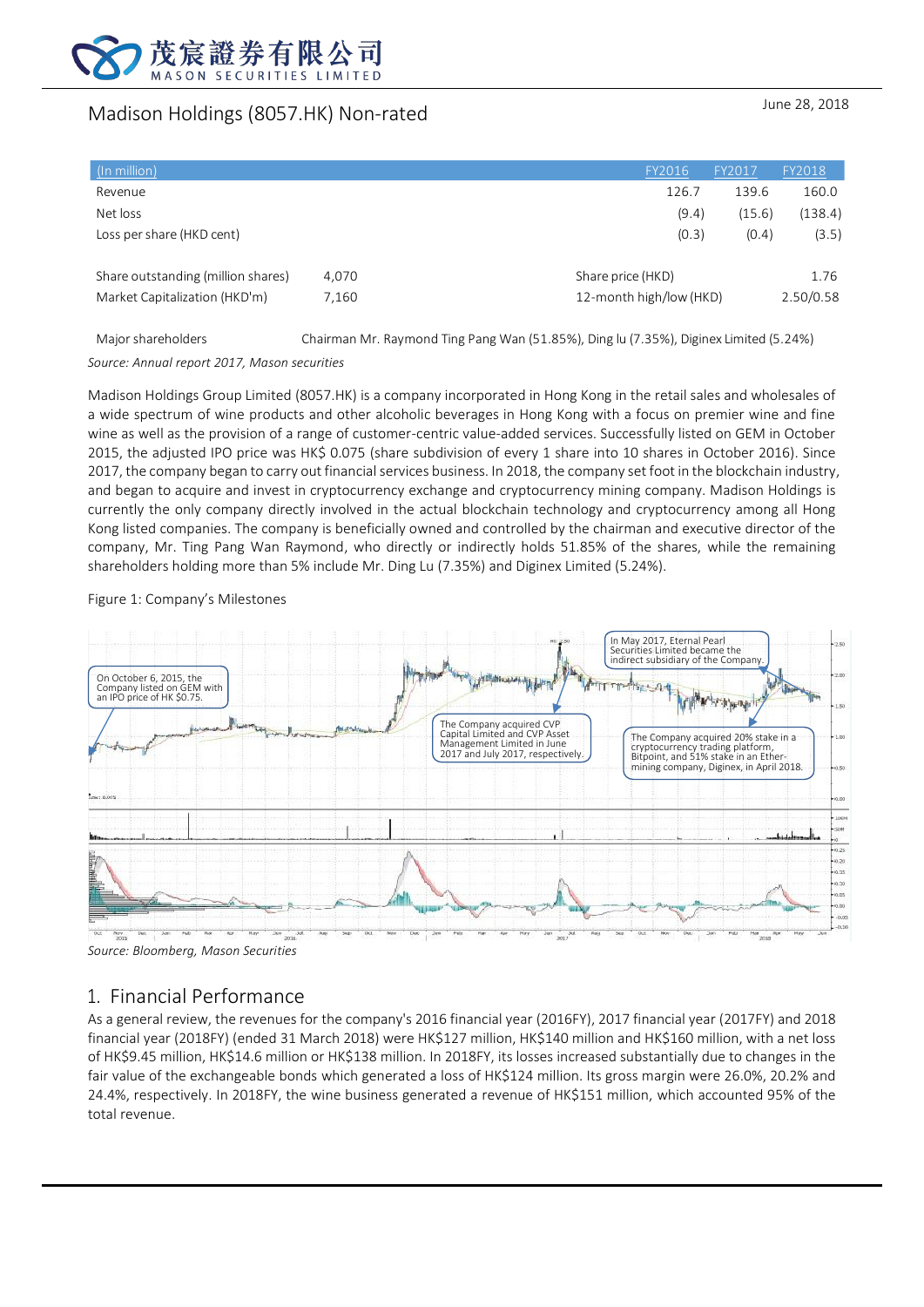

## 2. Blockchain market layout new impetus

Blockchain technology is a distributed database system that acts as an "open ledger" to store and manage online transactions. The information of transaction is simultaneously recorded over multiple, distributed database systems across the globe. Each validated record in the database is called a "block" which contains details, such as identities of transacting parties, transaction amount and timestamp, etc. Since each "block" is linked to the previously validated "block", it is nearly impossible for anyone to alter information about the records retrospectively. Since Blockchain is immutable – information remains in the same state for as long as the network exists, Blockchain can be considered as a trustworthy "big database". Its decentralized features can totally eliminate the middleman, such as government and banks, in a transaction. According to a report from an industry intelligence advisory firm, the market size of Blockchain is expected to increase from US\$219.9 million from 2016 to US\$7,688.3 million in 2022, representing a compound annual growth rate (CAGR) of 79.6%. The main growth drivers of the blockchain industry include the ability to lowering the total costs, simplifying business processes, demonstrating greater transparency and stability, performing faster transaction speed and applying "Blockchain-as-a-service" in different areas (including but not limited to, payment system, financial services, cloud computing, networking, network security and encryption currency, etc.). As one of the applications of blockchain technology, cryptocurrency has received wide attention.

Figure 2: Bitcoin and major players in the industry value chain



*Source: Frost & Sullivan*

In 2017, the total market value of the cryptocurrency has been increased to US\$17.7 billion, representing nearly 15 times the amount in 2016. Japan is the world's most active virtual goods and cryptocurrency market. In 2017, by introducing legalized cryptocurrency trading license system in Japan, cryptocurrency settlement became Japan's one of the accredited legal settlement method. As of March 2018, the FSA (Financial Services Agency in Japan) had issued 16 cryptocurrency trading platform licenses. By far, Japan is currently the largest Bitcoin exchange market.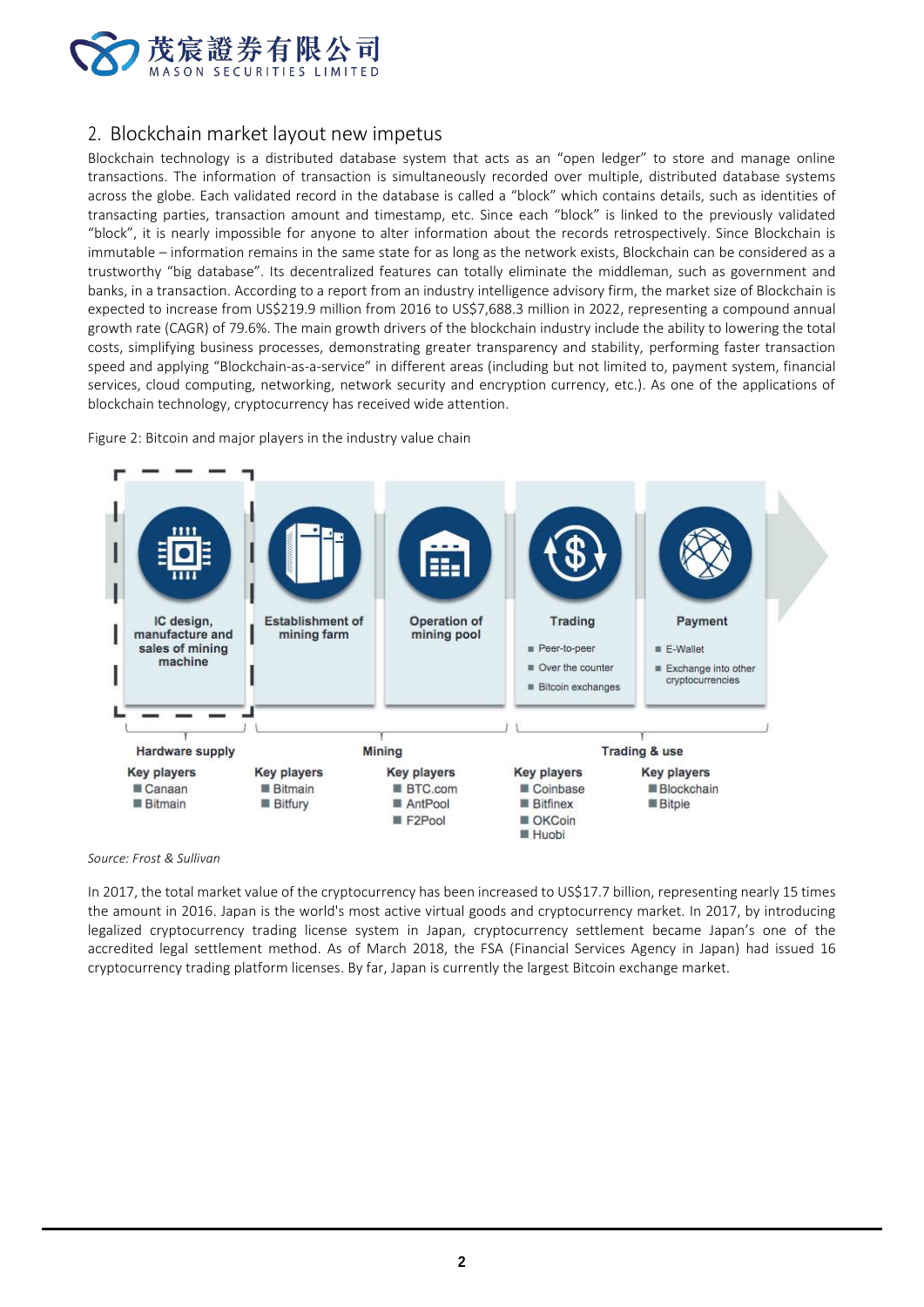

Figure 3: Types of cryptocurrency and the explosive growth in the total market value of cryptocurrencies



*Source: Visual Capitalist*

Figures 4 and 5: the distribution of Bitcoin volume in different currency



*Source: CoinMarketCap*

## 2.1 The 20% acquisition of Japan cryptocurrency trading platform, Bitpoint

Given the rising demand for cryptocurrency, the Directors are optimistic about the development of the cryptocurrency trading platform. On 30 March 2018, Madison Holdings entered into an agreement with the vendor, Remixpoint.Inc to acquire 20% stake in Bitpoint for a consideration of JPY 5 billion (equivalent to HK\$362 million) which will be fully paid in cash upon completion of the acquisition. Established in March 3, 2016, Bitpoint Japan is one allowed to engage in cryptocurrency trading platform. It supports the transaction currency, Bitcoin (BTC), Bitcoin cash (BCH), Ethernet currency (ETH), LTC and XRP, earning trading platform services (mainly cryptocurrency and fiat currency transactions with a bid-ask spread on the market of about 5%-7%). As for FY2018, the platform obtained an income of JPY 4.55 billion (approximately HK\$323 million), which was 182 times the income of the previous year, and generated net profit of JPY 3.73 billion (approximately HK\$278 million), turning losses to profit. The profit was mainly attributable to 1) a significant increase in the number of clients upon successfully obtaining the cryptocurrency trading; and 2) the upgrade of the trading system by the end of 2017 to meet the demand in the increased trading volume and reduce the delay time of the transaction and settlement. As of May 2018, the platform had more than 50,000 members. As shown in the Madison Holdings' announcement, the vendor delegated a Japanese business valuation company to issue a valuation report of the target company, and it is expected that the target company is expected to generate revenue and net profit of over JPY 21.6 billion (approximately HK\$1.534 billion) and JPY 13.9 billion (approximately HK\$987 million) for the 2019 financial year, respectively. Madison Holdings' purchase price was about 6.5 times the FY2018 earnings. Madison Holdings expects the acquisition will be completed in July, and we expect the acquisition will bring Madison Holdings a net profit of about HK\$100 million in the 2019 financial year.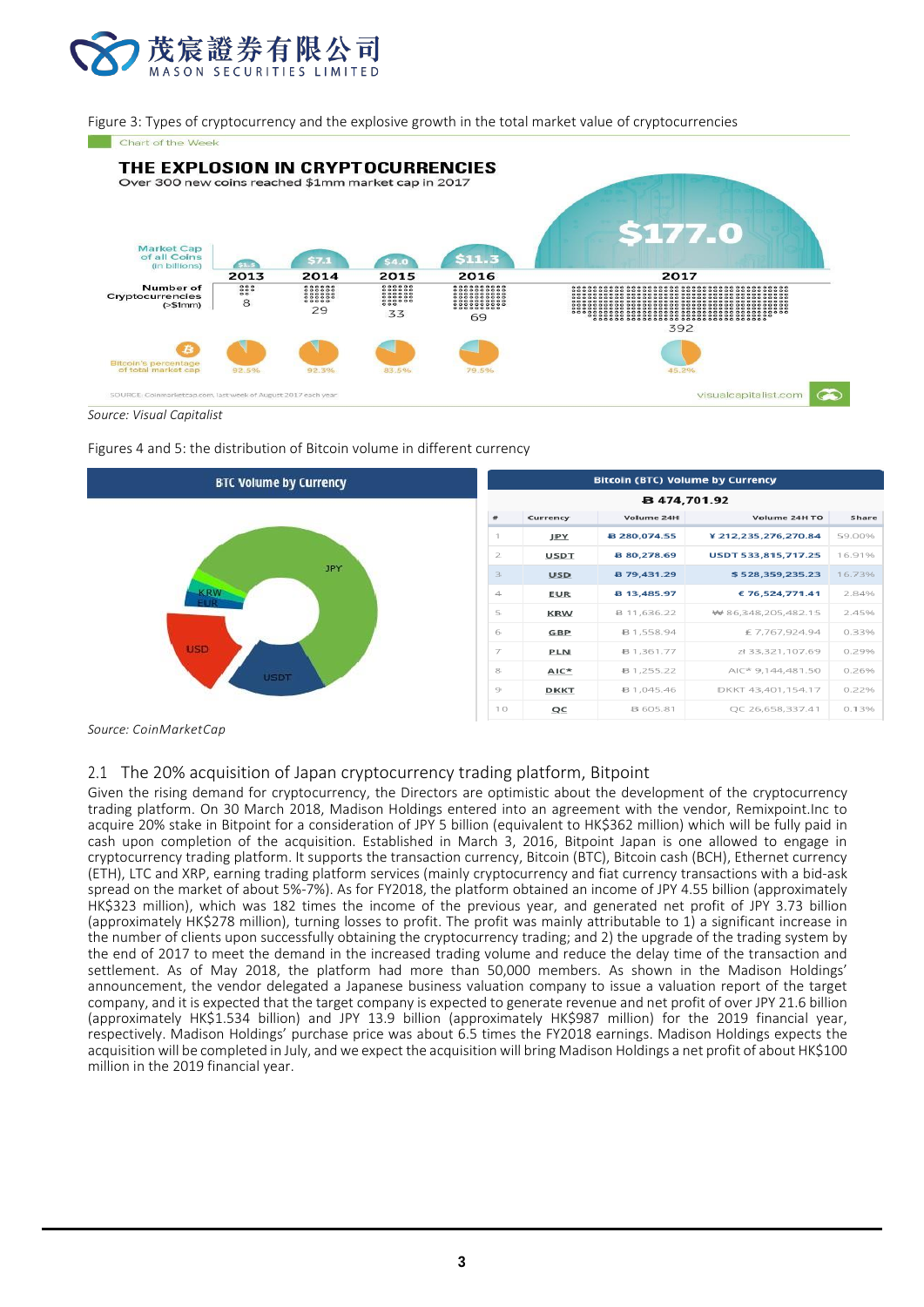

## 2.2 The 51% acquisition of cryptocurrency mining company, Diginex

On 27 April 2018, Madison Holdings announced the acquisition of 51% stake in Diginex (a distributed classification DLT technology service provider) for a total consideration of US\$60 million of which US\$10 million will be paid by cash (Paid), and the remaining US\$50 million (approximately HK\$392 million) will be paid by 213 million new shares (representing approximately 4.98% % of the enlarged issued share capital) to be issued by Madison Holdings upon the completion of the acquisition. Diginex was established on 21 December 2015 and started its operation on 1 June 2017. The target company currently has 2.2 megawatts of datacenters under management located across Asia and Europe. The target company mines predominately Ethereum (ETH) using high performance graphics processing units ("GPU") Mining. The target company chose Sweden as the main cryptocurrency mining location as it is a favorable region (low temperature, low electricity cost and low taxes). Such acquisition is in line with Madison Holdings' expansion plans in cryptocurrency blockchain related fields, and virtual currency mining is integral to fill the upstream business chain. As of 31 March 2018, Diginex achieved revenue of HK\$12.12 million and had a net loss of HK\$1.25 million. According to the Diginex' survey, it can breakeven if the market price of Ethereum price is higher than US\$200. When Ethereum price reaches a year average of US\$640, it is expected the net profit would be US\$40 million in the financial year 2019. Madison expects the acquisition to be completed by July, and we expect that Diginex will bring Madison Holdings a net profit of US\$10 million (HK\$78.5 million) for the financial year 2019.

## 2.3 The acquisition of 100% stake in Three Bear Technologies (The transaction was terminated on

## June 19, 2018)

On 5 May, 2018, Madison Holdings announced the acquisition of 100% stake in China Shenzhen Three Bear Technology, Inc., for a total consideration of HK\$1.131 billion, of which 20% (HK\$226 million) will be settled by cash, and 80% by issuing new shares at an issue price of HK\$1.8 by installments (accounted for by the allotment and issue of the Consideration Shares after all the enlarged issued share capital of about 11%). The target company is mainly engaged in mobile internet technology and blockchain application software products. The gaming industry are generally plagued by a number of problems, such as uncertain ownership rights of members' virtual props on the platform, insecure accounts being easily stolen, the operation is less transparency, and difficulty in recovering core data errors. The aforesaid problems have perplexed gaming industry participants of different scale for the long period of time. The target company has strived for various solutions for the aforesaid problems. Recently, the target company has researched, developed and applied blockchain technology in the gaming industry to effectively ensure the security and authenticity of ownership of virtual props, while improving the fairness and playability of games on the platform. The target company, through is research and development process, has accumulated pragmatic blockchain technology and trained up core staff in mastering blockchain technology. Safeguarded by the blockchain technology, the target company is able to provide a fair and transparent entertainment community for its registered members. The target company itself also provides all kind of self-developed mobile games. The target company has 50-60 blockchain technology R&D team, the directors of Madison Holdings consider that Blockchain technology has a potential to become the major underlying technology applicable to financial services industry in the future. Furthermore, the target company is working on to build a cryptocurrency discussion platform for professionals to boost the number of users. As of 31 December 2017, the target company achieved a revenue of HK\$109 million and a net profit of HK\$7.065 million. The purchase price is 16 times of its 2017's PE. Moreover, the seller guarantees Madison Holdings that the net profit for 2018 fiscal year will be not less than HK\$70 million. The seller and buyer agreed to terminate the acquisition agreement on 19 June 2018. The Board considers to terminate the acquisition agreement is in the interests of Madison Holdings and its shareholders as a whole, and there was no material adverse impact on the existing business or financial position of the Madison Group.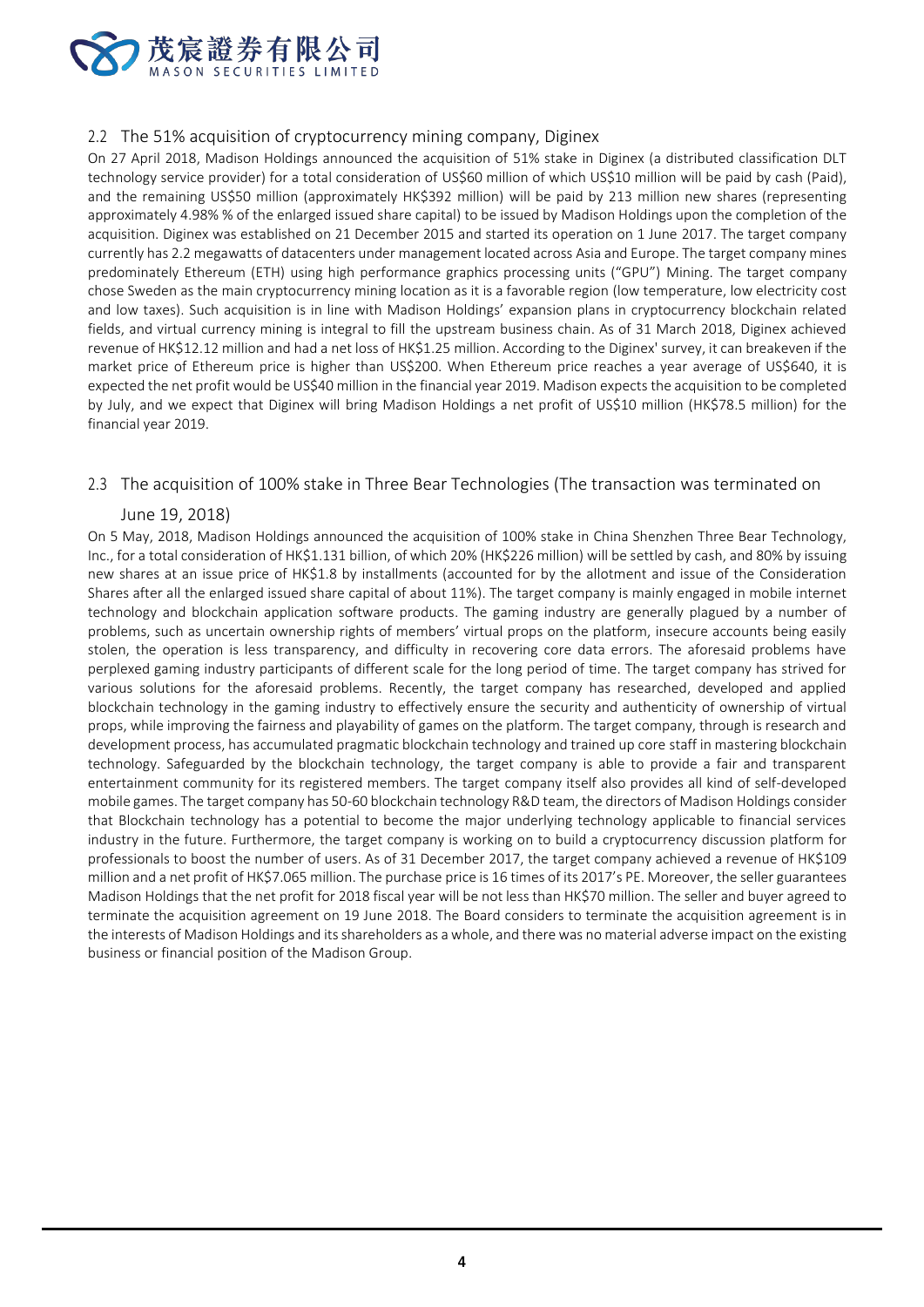

## 3. Relevant risks

## 3.1 Volatility risk in cryptocurrency

The changes in policies and regulations on holding, using and mining cryptocurrency may result in high volatility in cryptocurrency price which may greatly impact the profitability of the company. For instance, on 4 September 2017, the People's Bank of China announced that initial coin offering (ICO) is an illegal public financing activity and imposed an



*Source: Blockchain.info*

## 3.2 Liquidity risk and value dilution effect of equity financing

The two recent acquisitions of Madison Holdings involved JPY500 million (equal to HK\$362 million) and US\$60 million (equals to HK\$471 million) where JPY 500million (equals to HK\$362 million) and US\$10 million (equals to HK\$78.5 million) will be settled in cash respectively. The payments will be made upon the completion of the acquisitions in July 2018. Madison Holdings raised HK\$120 million by placing 70.06 million new shares to not less than 6 placees at the price of HK\$1.7 per share in April 2018. The net fund raised from the share placing will be used on acquiring 20% stake of Bitpoint. As of 31 March 2018, Madison Holdings had HK\$43.27 million of cash which was insufficient to complete the acquisitions. This implies that Madison Holdings may seek extra capital by further placing new shares, issuing convertible bonds or other debt financing arrangements. Noteworthily, since the acquisitions would be funded by issuing new shares, the voting rights of the major shareholder would be diluted from 51.85% to 49.27% upon the completion of the acquisitions.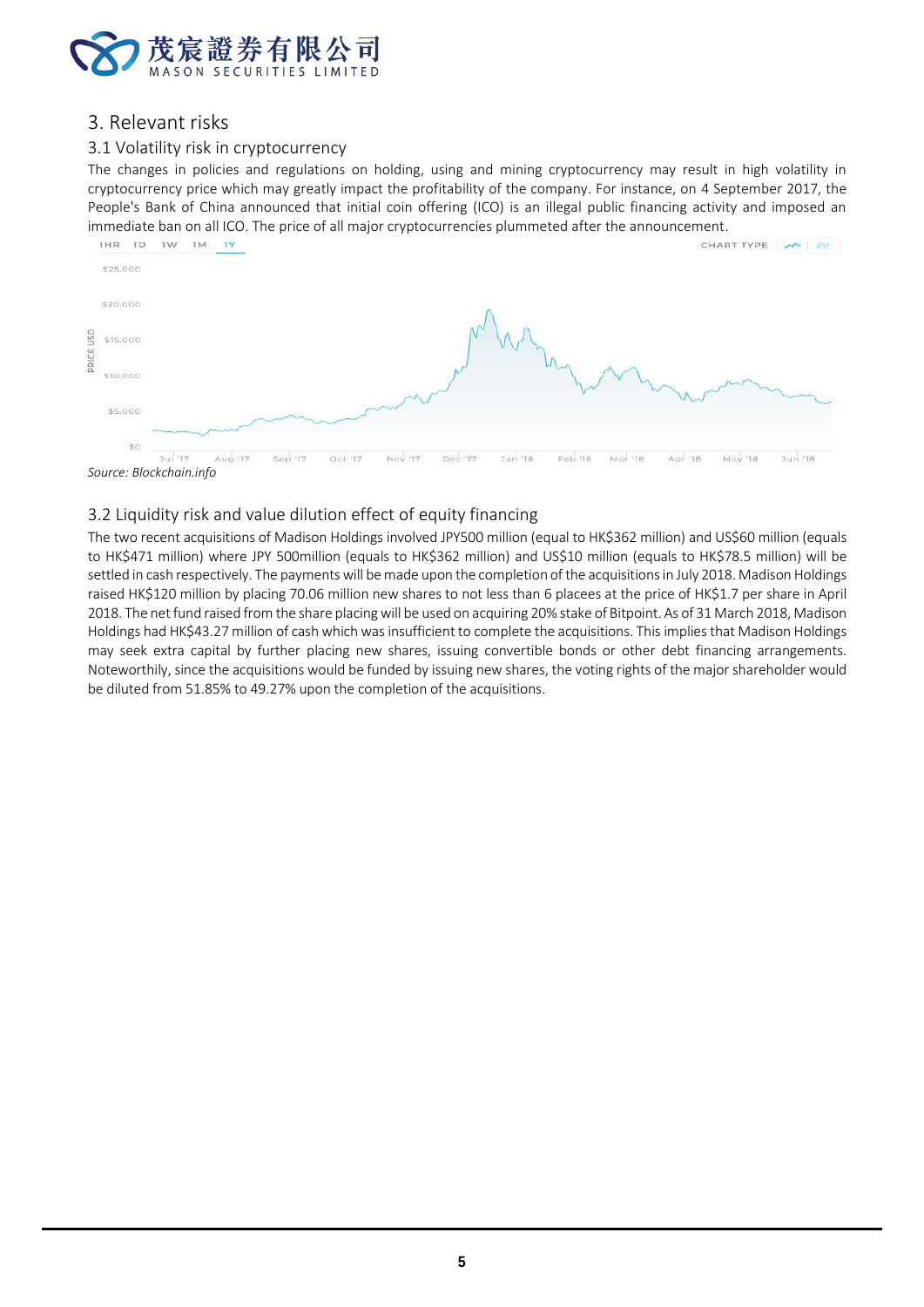

# Appendix: Balance Sheet

| (In million)                                 | FY2016    | FY2017   | FY2018 |
|----------------------------------------------|-----------|----------|--------|
|                                              |           |          |        |
| Inventory                                    | 41.5      | 51.4     | 50.6   |
| Held-for-trading financial assets            | $\equiv$  |          | 7.0    |
| Trade and other receivables                  | 34.9      | 47.4     | 32.9   |
| Tax recoverable                              | 1.2       | 1.5      | 0.0    |
| Bank balances and cash                       | 46.4      | 52.2     | 43.2   |
| Current assets                               | 124.0     | 152.5    | 133.8  |
| Plant and equipment                          | 5.6       | 7.6      | 8.0    |
| Exchangeable bonds                           | $\bar{ }$ | $\equiv$ | 147.1  |
| Deposits                                     | 0.6       | 1.7      | 2.6    |
| Deferred tax asset                           | 0.3       | 0.7      | 0.6    |
| Non-current assets                           | 6.5       | 10.0     | 158.3  |
| Trade and other payables                     | 5.1       | 8.7      | 15.7   |
| Amount due to a shareholder                  |           |          | 0.2    |
| Loan from a shareholder                      |           |          | 0.8    |
| Convertible bonds                            |           |          | 101.8  |
| Derivative financial instrument              |           |          | 14.9   |
| Other                                        | 0.4       |          |        |
| Current liabilities                          | 5.5       | 8.7      | 133.4  |
| Promissory note payable                      |           |          | 11.3   |
| Non-current liability                        |           |          | 11.3   |
| Equity attributable to owners of the Company | 124.5     | 148.7    | 154.0  |
| Non-controlling interests                    | 0.5       | 5.5      | (6.5)  |
| Total equity                                 | 125.0     | 154.2    | 147.6  |
| Currnet ratio                                | 2255%     | 1753%    | 100%   |
| Debt/Asset ratio                             | 4%        | 5%       | 50%    |
| $\sim$ $\sim$ $\sim$ $\sim$                  |           |          |        |

# Income Statement

| $(\overline{\ln m}$ illion)                                    | FY2016 | FY2017 | FY2018  |
|----------------------------------------------------------------|--------|--------|---------|
|                                                                |        |        |         |
| Revenue                                                        | 126.7  | 139.6  | 160.0   |
| Cost of sales                                                  | (93.7) | 111.6  | 121.0   |
| Gross profit                                                   | 33.0   | 28.0   | 39.0    |
| Other income                                                   | 12.7   | 1.5    | 0.5     |
| Selling and distribution expenses                              | (13.5) | (14.4) | (18.1)  |
| Adminitrative expenses                                         | (39.2) | (31.8) | (47.0)  |
| Net trading loss                                               |        |        | (2.0)   |
| Change in fair valie of exchangeable bonds                     |        |        | (124.2) |
| Change in fair value of derivative                             |        |        | 5.2     |
| Impairment loss recogised on goodwill                          |        |        | (3.8)   |
| Finance costs                                                  |        |        | (6.6)   |
| Loss before tax                                                | (7.1)  | (16.4) | (157.0) |
| Income tax (expense) credit                                    | (2.2)  | 0.4    | (0.1)   |
| Loss for the year and total comprehensive expense for the year | (9.3)  | 16.0   | (157.1) |
| Non-controlling interests                                      | 0.1    | (0.4)  | (18.8)  |
| Profit/ (Loss) attribute to owners of the company              | (9.4)  | (15.6) | (138.4) |